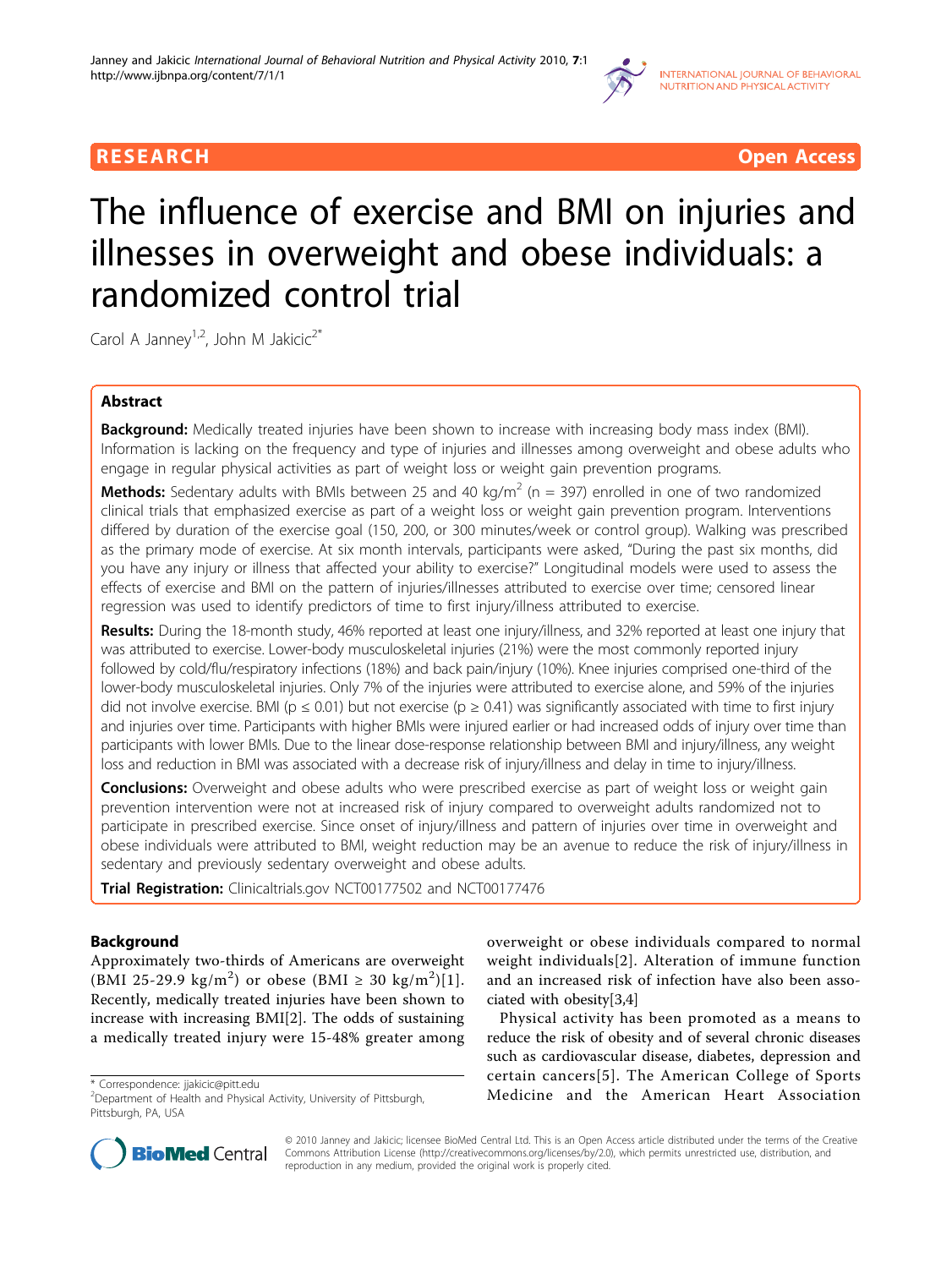recommend that healthy adults exercise at moderate intensity for at least 30 minutes, 5 days each week or at vigorous intensity for at least 20 minutes, 3 days each week[[6](#page-10-0)]. The primary adverse event of physical activity is injury, and injuries are the primary reason individuals stop exercising[\[7](#page-10-0)]. Although limited, several studies suggest that moderate levels of physical activity may reduce the risk and duration of upper respiratory tract infections in adults compared to physically inactive or highly active individuals[\[3](#page-10-0),[8](#page-10-0)-[10](#page-10-0)]. While weight loss has been shown to compromise immune function, moderate exercise as part of a weight loss program may boost the immune system and reduce the incidence and duration of illness as suggested by Scanga and associates[[11,12\]](#page-10-0).

Information is lacking on the frequency and type of injuries and illnesses among overweight and obese adults who engage in regular physical activities as part of weight loss or weight gain prevention programs. The purpose of this report was 1) to describe the type and duration of injuries/illnesses sustained, and 2) to determine the independent and combined influences of exercise and BMI on the onset of injury/illness and the pattern of injury/illness over time among overweight and obese participants in a weight loss or weight gain prevention program.

# Methods

#### Study Design

Study participants were enrolled in one of two randomized clinical trials (registered with Clinicaltrials.gov; NCT00177502 and NCT00177476) that emphasized exercise as part of a weight loss or weight gain prevention program. At recruitment, participant's BMI was restricted to 25-39.9 kg/m<sup>2</sup> in the weight loss study (exercise goal of 200 min/wk) and to  $25-29.99$  kg/m<sup>2</sup> in the weight gain prevention study (control group or exercise goal of 150 or 300 min/wk). Both studies had similar research designs which included 18-month interventions with injuries/illnesses self-reported at 6 month intervals. For the purpose of this analysis and report, the two studies are combined. The study-specific interventions are briefly summarized below.

The weight gain prevention intervention consisted of increasing exercise and modifying eating behaviours. Participants were randomly assigned to gradually progress to 150 or 300 min/wk of moderate-intensity exercise. In addition, participants were instructed to modify eating behaviour in order to emphasize healthier eating patterns, but they were not prescribed an energy restricted diet. Participants received regular in-person or telephone contact throughout the 18 month intervention period to facilitate these changes in eating and exercise behaviours.

The weight loss intervention also consisted of increasing exercise and modifying eating behaviours. However,

the exercise goal was to gradually progress to 200 min/ wk of moderate-intensity exercise and to reduce energy intake to 1200-1500 kcal/d along with reducing dietary fat intake to 20-30% of total energy intake. Similar to the weight gain prevention study, participants received regular in-person and/or telephone contact throughout the 18 month intervention period to facilitate these changes in eating and exercise behaviours.

Both the weight gain prevention and weight loss studies recommended brisk walking for exercise, five days per week. Participants were permitted to select other activities of moderate intensity based on a perceived exertion of 11 to 13 using the Borg scale[\[13](#page-10-0)]. The duration (150, 200 or 300 minutes/week) but not the intensity of the recommended exercise differed among exercise groups. Participants were also instructed to exercise in bouts of at least 10 minutes. Participants recorded their weekly exercise in a log that was returned to the intervention team; feedback was then provided to the participants.

The controls were part of the weight gain prevention study. Participants were provided a self-help manual related to exercise adoption and maintenance, supplemental printed materials related to healthy eating and exercise, and a monthly newsletter. The controls did not receive any additional interventional contact throughout the 18 month period.

#### Study Participants

For both studies, participants were excluded for the following reasons: history of myocardial infarction; taking medications that alter heart rate or blood pressure response during exercise (e.g.  $\beta$ -blockers) or that affect metabolism or weight loss (e.g. thyroid medication); treatment for psychological conditions; currently pregnant, pregnant past six months, or planning to become pregnant; medical conditions that could affect metabolism or body weight (e.g. diabetes); reported weight loss > 5% or participated in weight loss or physical activity study during the previous 12 months; or reported exercising regularly for  $\geq 20$  minutes/day on  $\geq 3$  days/week over the previous three months. Medications were selfreported by the participants, and no medical tests were performed to assess thyroid status. In addition, the medical screening excluded participants predisposed to exercise related injuries. The medical screening included the following: 1) written medical clearance from a physician verifying that participants had no musculoskeletal condition that would limit or aggravate their ability to engage in moderate intensity physical activity; 2) participants reporting no medical conditions that would limit their ability to engage in moderate intensity exercise; and 3) participants reporting no bone or joint problem (for example, back, knee, or hip) that could be worsened by a change in their physical activity as assessed by the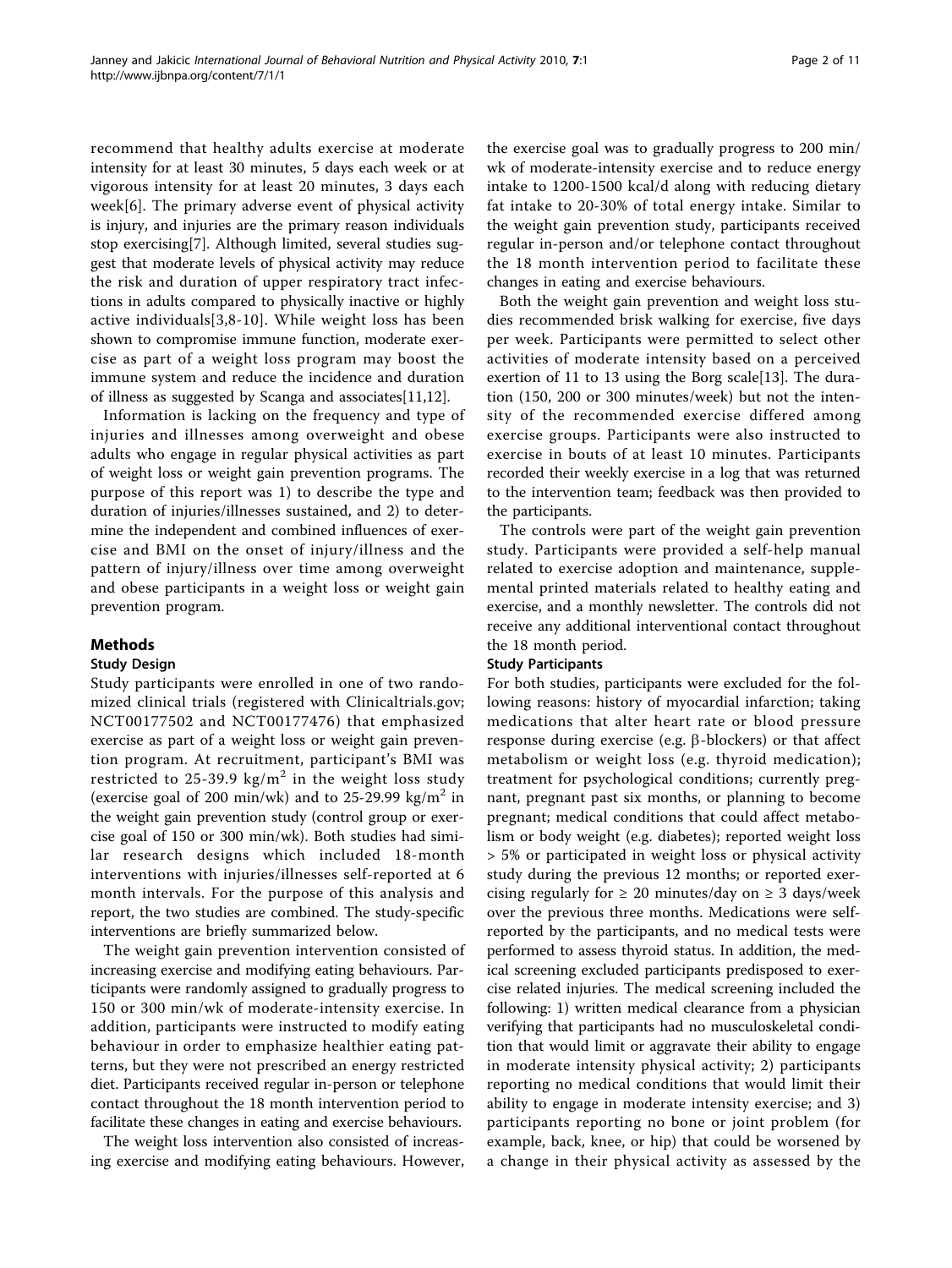PAR-Q questionnaire[[13](#page-10-0)]. Age was restricted to 18-50 years in the weight loss study and 18-55 years in the weight gain prevention study.

All participants provided written informed consent, and the protocols were approved by the Institutional Review Board of the University of Pittsburgh (Pittsburgh, PA).

#### Assessments

# Injury/Illness

At six month intervals, all participants were asked, "During the past six months, did you have any injury or illness that affected your ability to exercise?" Participants who reported an injury or illness were asked to indicate the type of injuries/illnesses from the following list: heal spur, ankle sprain, shin splints, knee injury, hip injury, back pain/injury, other lower extremity injury (specify), upper body musculoskeletal injury, cold/flu/respiratory illness, allergies, gastrointestinal condition, surgery (specify), or other (specify). Injuries and illnesses were reclassified into broad categories for this report. Participants reported overall how long the injuries/illnesses affected their exercise participation (1 week, 2-4 weeks, 1-2, 2-3, 3-4, 4-5, 5-6 months), how much their exercise was affected (I was unable to exercise, I was able to exercise but had to reduce the amount or intensity, I was able to exercise the usual amount but with some difficulty, my exercise participation was unaffected), and to what extent their injuries/illnesses were caused by their participation in exercise (not at all, a little, moderately, quite a bit, entirely). For the analyses, injuries/illnesses were attributed to exercise if the study participants in either the exercise or control groups reported that exercise caused their injury/illness to any degree (a little, moderately, quite a bit, entirely). These injuries attributed to exercise may have occurred during activities of daily living (walking as part of an errand, shovelling snow, etc.), as part of planned and structured physical activities (bowling, etc.), and for those participants randomized to an exercise group, as part of the prescribed exercise intervention (walking for exercise and other moderate-intensity exercise). Information was not obtained separately for each injury or illness.

# Exercise

Leisure-time physical activity (kcal/week) was assessed by questionnaire [[14\]](#page-10-0). Energy expenditure was computed using previously published scoring algorithms and classifications based on the compendium of physical activity. This questionnaire queried participants about the amount of walking (12 city blocks equivalent to one mile and one mile equivalent to 20 minutes) and stairs climbed, along with time spent per week in sport, fitness, or recreational activity performed for the purpose of exercise. These data were used to estimate energy expenditure (kilocalories per week) for participation in leisure-time physical activity. Cardiorespiratory fitness was assessed using a submaximal graded exercise test terminated at 85% of age-predicted maximal heart rate.

# Anthropometric

Body weight was measured using a calibrated balance beam scale with the participant wearing a lightweight hospital gown. Height was measured using a wallmounted stadiometer with the participant not wearing shoes. BMI was computed as weight/height<sup>2</sup> (kg/m<sup>2</sup>). Waist circumference was assessed at the level of the umbilicus, and hip circumference was assessed at the widest point of the buttocks using a Gulick tape measure, with duplicate measures obtained that differed by < 2.0 cm. Waist-to-hip ratio was computed as waist circumference divided by hip circumference.

#### Statistical Analysis

Injuries and illnesses were self-reported by participants at six, 12, and 18 months and analyzed with respect to the pattern of injuries/illnesses over time and the time to first injury/illness. Specifically, longitudinal models were used to assess the effects of exercise, BMI, and other covariates on the pattern of injuries/illnesses attributed to exercise over time; censored linear regression [\[15](#page-10-0)] was used to identify predictors of time to first injury/illness attributed to exercise. Injuries and illnesses were combined as the single outcome variable since 1) our primary objective was to evaluate the effects of moderate intensity exercise on health and exercise behaviours in overweight and obese adults, and 2) the frequency of exercise attributed injuries or illnesses was insufficient to support separate outcome variables and analyses.

For the censored linear regression models, the data were treated as interval censored since injuries/illnesses were reported for six-month intervals, e.g. an injury/illness reported at six months would have occurred sometime between zero and six months. Models were used to identify potential baseline predictors of 1) time to any injury/illness attributed to exercise and 2) time to lower body musculoskeletal injury attributed to exercise. Baseline risk factors were BMI, leisure-time physical activity, cardiorespiratory fitness, height, waist circumference, waist-to-hip ratio, race, gender, and age. Initially, univariate models were built with the baseline risk factors and prescribed exercise interventions (150, 200, and 300 minutes/week of exercise with the weight gain prevention control group as the reference). As a continuous variable, BMI exhibited a linear relationship with the pattern of injuries/illnesses over time and the time to first injury/illness attributed to exercise in the longitudinal and censored linear regression models. For clinical interpretation and application purposes, this report also modelled BMI as a categorical variable based on widely accepted and established categories of overweight and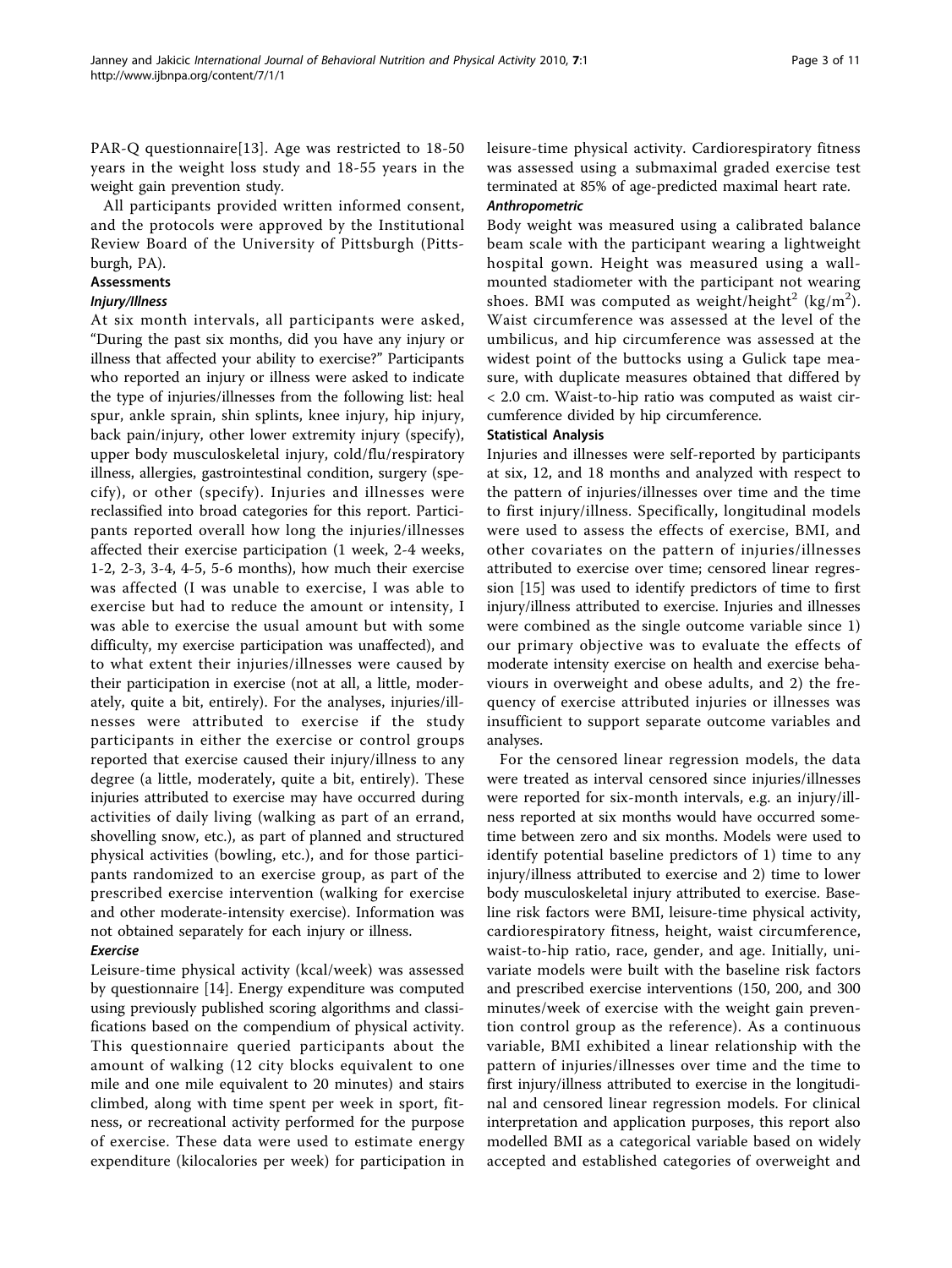obesity. Variables were selected for the multivariate model if the p-value  $\leq$  0.20. With the multivariate model, backwards elimination was performed to obtain a parsimonious model with significant main effects.

Longitudinal analyses were performed to examine the role of exercise and BMI as time-varying covariates on injuries attributed to exercise over time. Separate models were built for any injury/illness and for lower body musculoskeletal injuries attributed to exercise. The outcome was determined for each participant at three possible time points (six, 12, and 18 months) and indicated if injuries or illnesses attributed to exercise occurred during the preceding six months ( $0 = no$ ,  $1 = yes$ ). The population averaged models were fit with generalized estimating equations using an unstructured correlation matrix and robust variance estimator [[16\]](#page-10-0). Missing observations were assumed to be missing at random. One-time covariates defined at baseline were prescribed exercise intervention, age, gender, and race. Time varying covariates assessed at six, 12 and 18 months were BMI, leisure-time physical activity (< 950 as the reference group, 950-1949, 1950-2189, 2190+ kcal/week), and cardiorespiratory fitness (< 620 as the reference group, 620-779, 780-959, 960+ seconds). Initially, univariate models with months were built with the timevarying and one-time covariates. Next, the interaction

term of months and the covariate were added to the univariate models. Finally, the association of exercise and BMI were explored as 1) main effects in the same model and 2) an interaction term. A significance level of p < 0.10 was necessary to retain a covariate or interaction term in the multivariate model.

The  $2 \times k$  contingency tables with Chi-Square statistics or Fisher's Exact Test were used to compare the frequency of injuries/illnesses and the effect of injuries/ illnesses on exercise participation in the control and exercise groups. All analyses were performed on SAS (version 9.1; SAS Institute Inc, Cary, NC) or Stata (version 9.2; StataCorp, College Station, TX).

## Results

As expected, the baseline anthropometric measurements for weight gain prevention participants were statistically smaller than those for weight loss participants (Table 1) due to differences in the BMI enrollment criteria. The weight loss study enrolled more men and African Americans than the weight gain prevention study. Approximately 4%, 12%, and 18% of the participants in the weight gain prevention study were lost to follow-up at six, 12 and 18 months, respectively ( $p > 0.05$  control and exercise groups, data not shown). Greater loss to follow-up was observed among participants in the

Table 1 Baseline characteristics of adults (n = 397) in behavioral weight loss or maintenance programs (mean  $\pm$ standard deviations, or n(%)).

| Variable                                                            | <b>Control Group</b><br>$(n = 77)$ | Exercise 150 min/wk<br>$(n = 64)$ | Exercise 200 min/wk<br>$(n = 172)$ | Exercise 300 min/wk<br>$(n = 84)$ |
|---------------------------------------------------------------------|------------------------------------|-----------------------------------|------------------------------------|-----------------------------------|
| Age (years)                                                         | $44.4 \pm 8.0$                     | $44.2 \pm 8.4$                    | $44.0 \pm 8.3$                     | $45.3 \pm 8.3$                    |
| Height (cm)                                                         | $165.2 \pm 6.7$                    | $165.3 \pm 6.8$                   | $167.7 \pm 9.0$                    | $166.0 \pm 7.6$                   |
| Weight (kg) ** <sup>a</sup>                                         | $74.2 \pm 8.1$                     | $74.6 \pm 8.2$                    | $92.7 \pm 14.3$                    | $74.2 \pm 7.9$                    |
| BMI (kg/m2) ** <sup>a</sup>                                         | $27.1 \pm 1.6$                     | $27.3 \pm 1.8$                    | $32.9 \pm 3.4$                     | $26.9 \pm 1.6$                    |
| Waist circumference (cm) ** <sup>a</sup>                            | $89.9 \pm 8.8$                     | $90.7 \pm 7.9$                    | $106.8 \pm 11.4$                   | $90.2 \pm 8.3$                    |
| Hip circumference (cm) ** a                                         | $106.7 \pm 5.7$                    | $106.0 \pm 5.8$                   | $116.4 \pm 8.1$                    | $106.2 \pm 5.0$                   |
| Waist-to-hip ratio ***                                              | $0.84 \pm 0.08$                    | $0.86 \pm 0.07$                   | $0.92 \pm 0.08$                    | $0.85 \pm 0.07$                   |
| Cardiorespiratory Fitness<br>(minutes to 85% maximal<br>heart rate) | $10.3 \pm 3.3$                     | $10.2 \pm 3.7$                    | $9.2 \pm 4.4$                      | $10.4 \pm 3.8$                    |
| Leisure-time physical activity<br>(kcal/week)                       | $944 \pm 996$                      | $834 \pm 728$                     | $691 \pm 735$                      | $692 \pm 665$                     |
| Gender ** <sup>a</sup>                                              |                                    |                                   |                                    |                                   |
| Female                                                              | 70 (91%)                           | 59 (92%)                          | 134 (78%)                          | 77 (92%)                          |
| Male                                                                | 7 (9%)                             | 5(8%)                             | 38 (22%)                           | 7(8%)                             |
| Race ** a                                                           |                                    |                                   |                                    |                                   |
| White                                                               | 58 (75%)                           | 50 (79%)                          | 117 (68%)                          | 67 (80%)                          |
| <b>Black</b>                                                        | 13 (17%)                           | 8 (13%)                           | 50 (29%)                           | 13 (15%)                          |
| Other                                                               | 6(8%)                              | 5(8%)                             | 5(3%)                              | 4 (5%)                            |
| Missing                                                             | $0(0\%)$                           | $1 (< 1\%)$                       | $0(0\%)$                           | $0(0\%)$                          |

a Overweight treatment groups (control group, exercise 150 min/wk, exercise 300 min/wk) enrolled in the weight gain prevention study were significantly different from overweight/obese treatment group (exercise 200 min/wk) enrolled in the weight loss study at p < 0.01(\*\*) or p < 0.05(\*) due to recruitment of slightly different study populations for the two randomized clinical trials.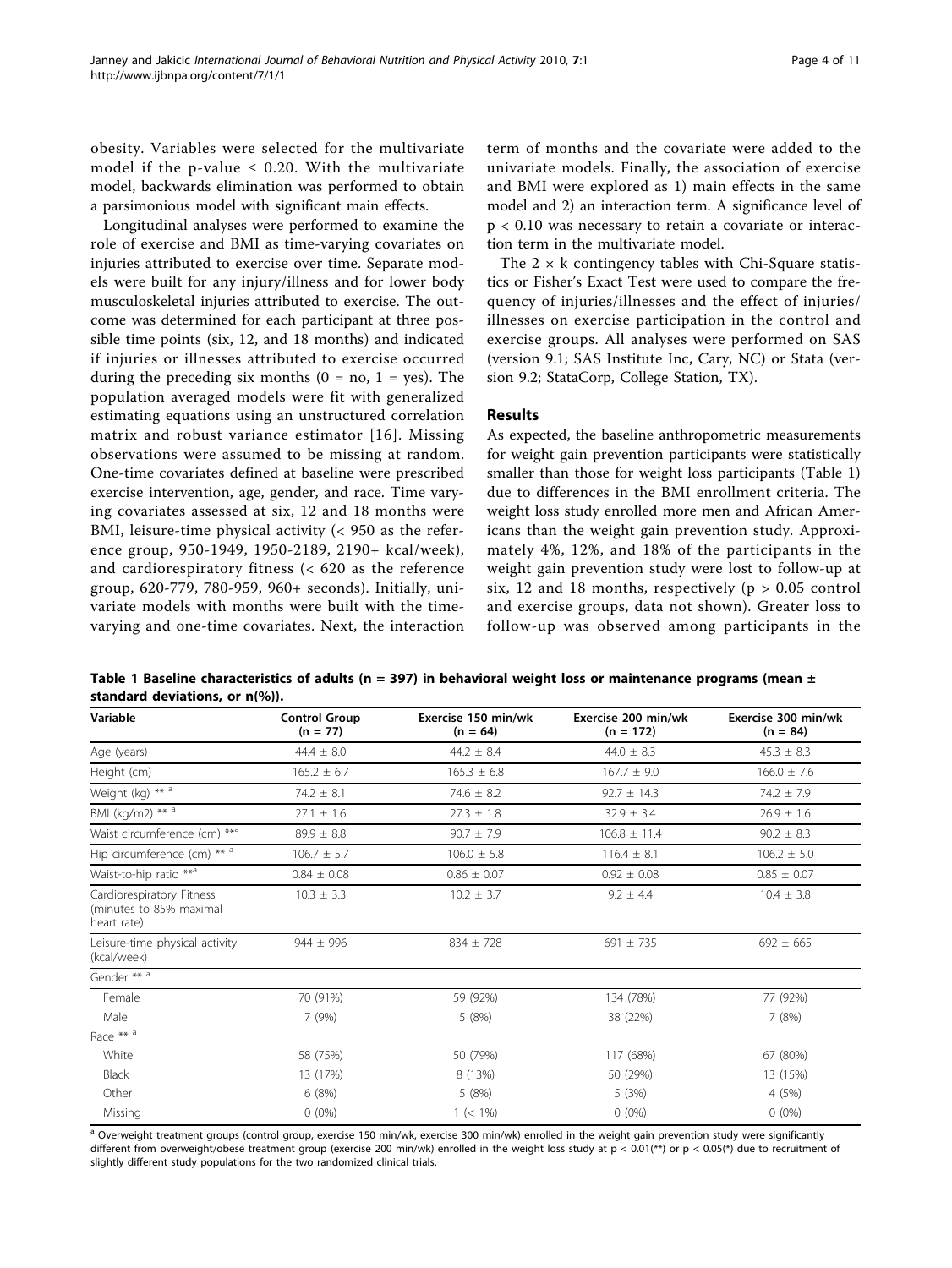weight loss study at 12 (31%) and 18 (41%) months but not at six (2%) months compared to participants in the weight gain prevention study.

The exercise intervention group compared to the sedentary control group exhibited significantly greater reductions in BMI at 6 (-2.1  $\pm$  2.2 versus -0.4  $\pm$  1.1 kg/ m<sup>2</sup>), 12 (-1.9  $\pm$  2.7 versus 0.0  $\pm$  1.7 kg/m<sup>2</sup>), and 18 (-1.7  $\pm$  2.7 versus -0.2  $\pm$  1.4 kg/m<sup>2</sup>) months, respectively (p < 0.05). During the study, approximately one quarter of the study participants achieved BMI  $<$  25 kg/m<sup>2</sup> as summarized in Table 2 and reported elsewhere (Jakicic JM, Otto AD, Semler L, Winters C, Polzien K, Lang W, and Mohr K. Effect of exercise on 18-month weight change in overweight adults, submitted). Median leisure-time physical activity for all participants was 524 kcal/week  $(25<sup>th</sup>$  and  $75<sup>th</sup>$  percentile: 224, 1108 kcal/week) at baseline. From baseline to month 18, the exercise intervention group compared to the sedentary control group exhibited significantly greater changes in leisure-time physical activity (840 kcal/day for the exercise group versus 432 kcal/day for control group,  $p = 0.03$ ) and cardiorespiratory fitness (3.7 minutes for the exercise groups versus 2.5 minutes for control group,  $p = 0.06$ ) (data not shown).

Throughout the 18-month study, 46% of all participants reported at least one injury or illness, and 32% reported at least one injury that was attributed to exercise (data not shown). Lower-body musculoskeletal injuries (21%) were the most commonly reported injuries

Table 2 Frequency (%) of participants by BMI (kg/m<sup>2</sup>) categories and prescribed exercise interventions at baseline, 6, 12 and 18 months.

|                 |                                | <b>Prescribed Intervention</b>                  |                                                  |                                                 |                                       |
|-----------------|--------------------------------|-------------------------------------------------|--------------------------------------------------|-------------------------------------------------|---------------------------------------|
| BMI ( $kg/m2$ ) | Control<br>Group<br>$(n = 77)$ | <b>Exercise</b><br>150 min/<br>wk<br>$(n = 64)$ | <b>Exercise</b><br>200 min/<br>wk<br>$(n = 172)$ | <b>Exercise</b><br>300 min/<br>wk<br>$(n = 84)$ | <b>Total</b><br>Sample<br>$(n = 397)$ |
| Baseline        |                                |                                                 |                                                  |                                                 |                                       |
| < 25            | 0(0)                           | 0(0)                                            | 0(0)                                             | 0(0)                                            | 0(0)                                  |
| 25-29.9         | 77 (100)                       | 64 (100)                                        | 84 (100)                                         | 32 (19)                                         | 251 (63)                              |
| $30+$           | 0(0)                           | 0(0)                                            | 0(0)                                             | 140 (81)                                        | 146 (37)                              |
| 6 months        |                                |                                                 |                                                  |                                                 |                                       |
| < 25            | 16(23)                         | 14(23)                                          | 21(12)                                           | 18 (22)                                         | 69 (18)                               |
| 25-29.9         | 53 (75)                        | 44 (71)                                         | 79 (46)                                          | 63 (75)                                         | 238 (62)                              |
| $30+$           | 2(3)                           | 4(6)                                            | 69 (41)                                          | 2(2)                                            | 77 (20)                               |
| 12 months       |                                |                                                 |                                                  |                                                 |                                       |
| < 25            | 18 (27)                        | 12(23)                                          | 20(16)                                           | 19 (25)                                         | 69 (21)                               |
| 25-29.9         | 44 (66)                        | 35 (66)                                         | 51 (40)                                          | 55 (71)                                         | 185 (57)                              |
| $30+$           | 5(7)                           | 6(11)                                           | 57 (45)                                          | 3(4)                                            | 71 (22)                               |
| 18 months       |                                |                                                 |                                                  |                                                 |                                       |
| < 25            | 12 (22)                        | 13(25)                                          | 17 (17)                                          | 25 (36)                                         | 67 (24)                               |
| 25-29.9         | 40 (74)                        | 35 (67)                                         | 33 (33)                                          | 40 (58)                                         | 148 (54)                              |
| $30+$           | 2(4)                           | 4(8)                                            | 52 (51)                                          | 4(6)                                            | 62 (22)                               |

followed by cold/flu/respiratory infections (18%) and back pain/injury (10%) (Table [3\)](#page-5-0). Almost one-third of the lower-body musculoskeletal injuries were attributed to knee injuries. Other lower extremity musculoskeletal injuries that accounted for more than 5% of these injuries included sprains (14%), tendonitis (12%), hip injuries (8%), and general muscular injuries (8%) (data not shown). Only 7% of the injuries were entirely attributed to exercise, and 59% of the injuries did not involve any exercise (Table [3\)](#page-5-0). For 40% of the injuries, participants were unable to exercise due to the injury or illness. For the majority of the injuries (63%), exercise participation was affected for one month or less. Fewer than 14% of the injuries affected exercise participation for three months or longer. Overall, the injury rate averaged 1.8%/month. A higher injury rate (2.7%/month) was observed for the first six months. The distributions of self-reported injuries/illnesses that affected the participant's ability to exercise are summarized in Table [3](#page-5-0) for all injuries and illnesses regardless of the reason, and Table [4](#page-6-0) for only those injuries and illnesses that were attributed to exercise to any degree (a little, moderately, quite a bit, or entirely) by the participant.

The percentage of participants who reported at least one injury/illness or one injury/illness attributed to exercise did not differ between the exercise and control groups ( $p > 0.44$ ). During the 18 months, the exercise and control groups did not differ in frequency of the seven most commonly reported injuries (lower body musculoskeletal, cold/flu/respiratory, back pain/injury, allergies, surgery, upper body musculoskeletal, and GI condition) for all injuries/illnesses or injuries/illnesses attributed to exercise ( $p > 0.16$ )(data not shown). On average, the negative impact of any injury/illness on exercise participation was shorter among participants in the exercise as compared to the control group ( $p \leq$ 0.01): 28% versus 16% were affected for 1 week, 39% versus 34% were affected 2-4 weeks, 12% versus 29% were affected 1-2 months, and 21% versus 22% were affected 2 months or longer for the exercise and control groups, respectively. This association was also observed for injuries and illnesses attributed to exercise ( $p \leq$ 0.01); 22% versus 10% were affected for 1 week, 38% versus 24% were affected 2-4 weeks, 13% versus 38% were affected 1-2 months, and 27% versus 28% were affected 2 months or longer for the exercise and control groups, respectively. Exercise participation due to any injury or illness did not differ between the exercise and control groups ( $p \ge 0.12$ ); approximately 40% of those injured in the exercise and control groups were unable to exercise, and 54% of the exercise group and 47% of the control group reported reducing the amount or intensity of their exercise due to the injury or illness. Similar results were observed between the exercise and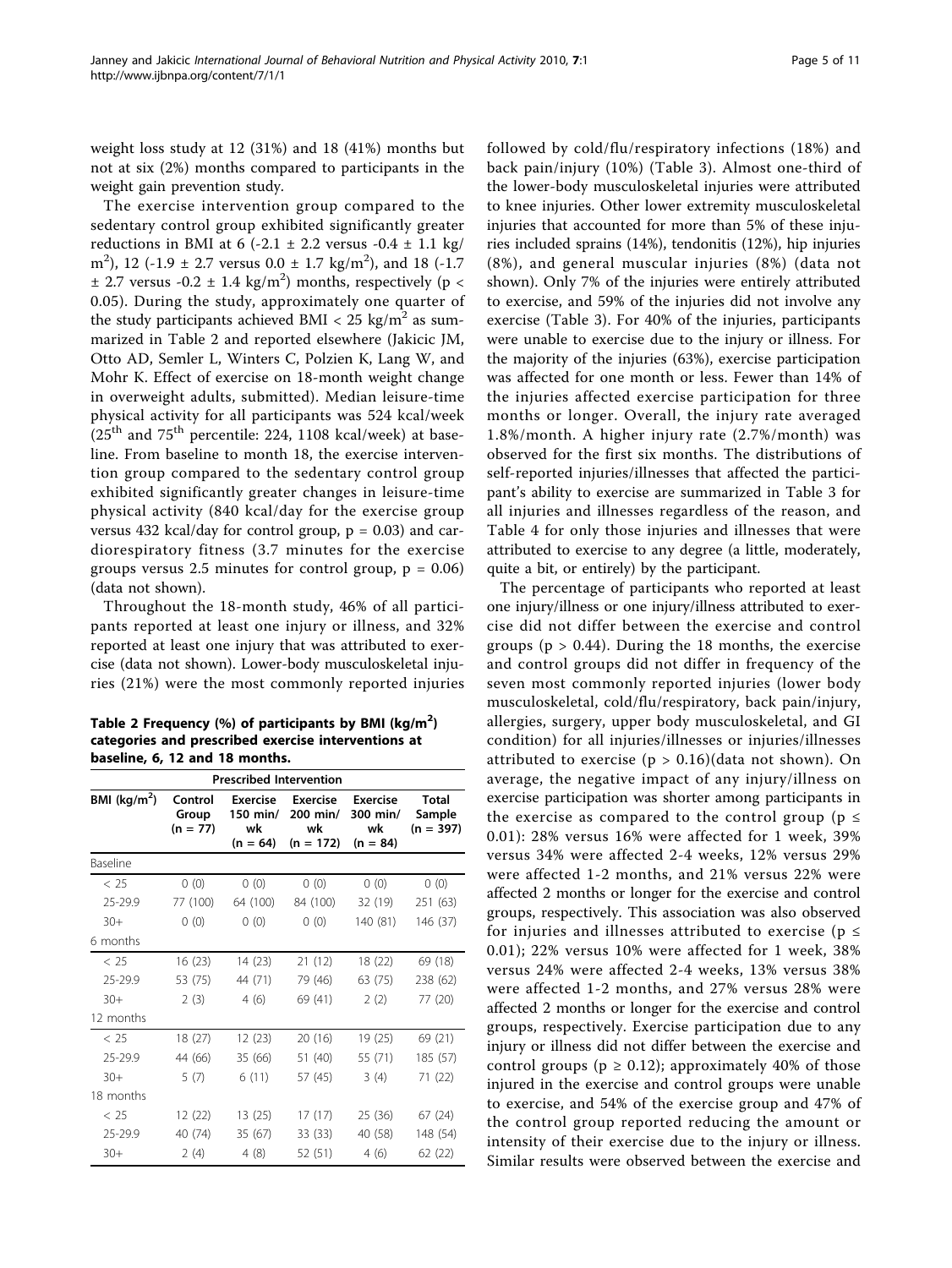<span id="page-5-0"></span>

| Table 3 Distribution of all self-reported injuries/illnesses <sup>a</sup> that affected the participant's ability to exercise during the |  |
|------------------------------------------------------------------------------------------------------------------------------------------|--|
| studies.                                                                                                                                 |  |

| <b>Months</b>                                                                       | All self-reported injuries and illnesses <sup>a</sup> |             |             |              |  |
|-------------------------------------------------------------------------------------|-------------------------------------------------------|-------------|-------------|--------------|--|
|                                                                                     | Number of individuals (%)                             | Reports (%) |             |              |  |
|                                                                                     | $0-6$                                                 | $6 - 12$    | $12 - 18$   | $0 - 18$     |  |
|                                                                                     | $(n = 384)$                                           | $(n = 325)$ | $(n = 277)$ | $(n = 986)$  |  |
| Injury/Illness                                                                      |                                                       |             |             |              |  |
| Lower body musculoskeletal                                                          | 71 (18)                                               | 72 (22)     | 62 (22)     | 205 (21)     |  |
| Cold/Flu/Respiratory                                                                | 67 (17)                                               | 66 (20)     | 40 (14)     | 173 (18)     |  |
| Back pain/injury                                                                    | 32(8)                                                 | 39 (12)     | 24 (9)      | 95 (10)      |  |
| Allergies                                                                           | 13(3)                                                 | 15(5)       | 9(3)        | 37(4)        |  |
| Surgery                                                                             | 18(5)                                                 | 11(3)       | 7(3)        | 36(4)        |  |
| Upper body musculoskeletal                                                          | 13(3)                                                 | 8(2)        | 11(4)       | 32(3)        |  |
| <b>GI</b> Condition                                                                 | 13(3)                                                 | 7(2)        | 9(4)        | 29(3)        |  |
| Other b                                                                             | 12(3)                                                 | 18(6)       | 15(5)       | 57 (6)       |  |
| Any injury/illness                                                                  | 175 $C(46)$                                           | 151 $C(46)$ | 123 $C(44)$ | 449 $<$ (46) |  |
| How long injury/illness affected exercise participation?                            |                                                       |             |             |              |  |
| 1 week                                                                              | 63(36)                                                | 34(23)      | 17(14)      | 114(25)      |  |
| 2-4 weeks                                                                           | 62(35)                                                | 58(38)      | 48(39)      | 168 (37)     |  |
| 1-2 months                                                                          | 31(18)                                                | 21(14)      | 15(12)      | 67(15)       |  |
| 2-3 months                                                                          | 7(4)                                                  | 18(12)      | 11(9)       | 36(8)        |  |
| 3-4 months                                                                          | 5(3)                                                  | 5(3)        | 11(9)       | 21(5)        |  |
| 4-5 months                                                                          | 1(< 1)                                                | 4(3)        | 5(4)        | 10(2)        |  |
| 5-6 months                                                                          | 4(2)                                                  | 10(7)       | 15(12)      | 29(6)        |  |
| Missing                                                                             | 2(< 1)                                                | 1(< 1)      | 1(< 1)      | 4(< 1/       |  |
| How much was your exercise affected?                                                |                                                       |             |             |              |  |
| I was unable to exercise                                                            | 64(37)                                                | 69(46)      | 47(38)      | 180 (40)     |  |
| I was able to exercise but had to reduce<br>the amount or intensity                 | 92(53)                                                | 75(50)      | 71(58)      | 238 (53)     |  |
| I was able to exercise the usual amount<br>but with some difficulty                 | 12(7)                                                 | 6(4)        | 4(3)        | 22(5)        |  |
| My exercise participation was unaffected                                            | 7(4)                                                  | 1(< 1)      | 1(< 1)      | 9(2)         |  |
| To what extent was this injury/illness<br>caused by your participation in exercise? |                                                       |             |             |              |  |
| Not at all                                                                          | 115(66)                                               | 81(54)      | 70(57)      | 266 (59)     |  |
| A little                                                                            | 26(15)                                                | 30(20)      | 25(20)      | 81 (18)      |  |
| Moderately                                                                          | 16(9)                                                 | 10(7)       | 9(7)        | 35(8)        |  |
| Quite a bit                                                                         | 14(8)                                                 | 13(9)       | 9(7)        | 36(8)        |  |
| Entirely                                                                            | 4(2)                                                  | 17(11)      | 10(8)       | 31(7)        |  |

<sup>a</sup> Participants could report more then one injury or illness Participants may or may not have attributed these injuries and illnesses to exercise.

<sup>b</sup> Injuries/illnesses that afflicted less than 1% of the study population included cardiovascular, headaches, arthritis, mental health conditions, dental, endocrinology, infections, sore muscles, asthma, anemia, and cancer.

<sup>c</sup> Denominators for the subsequent percentages in this column

control groups for exercise participation due to injuries and illnesses attributed to exercise (data not shown). Also, the exercise and control groups reported no differences in the extent to which any injury/illness, or injury/illness attributed to exercise, was caused by exercise participation ( $p > 0.47$ ) (data not shown).

# Interval Censored Linear Regression

Based on interval censored linear regression models, exercise (defined as prescribed exercise based on randomized intervention assignment, baseline cardiorespiratory fitness, or baseline leisure-time physical activity) was not associated with time to first injury/illness ( $p \ge$ 0.41) or time to first lower body musculoskeletal injury  $(p \ge 0.22)$  attributed to exercise (Table [5](#page-7-0) and data not shown). Although not statistically significant, the beta coefficients suggested a weak dose-response relationship between duration of exercise and time to first injury. First, participants prescribed 200-300 min/week of exercise experienced injuries slightly earlier than the control group. Second, overweight adults prescribed 150 min/ week of exercise delayed injuries/illnesses attributed to exercise as compared to the control group (Table [5\)](#page-7-0).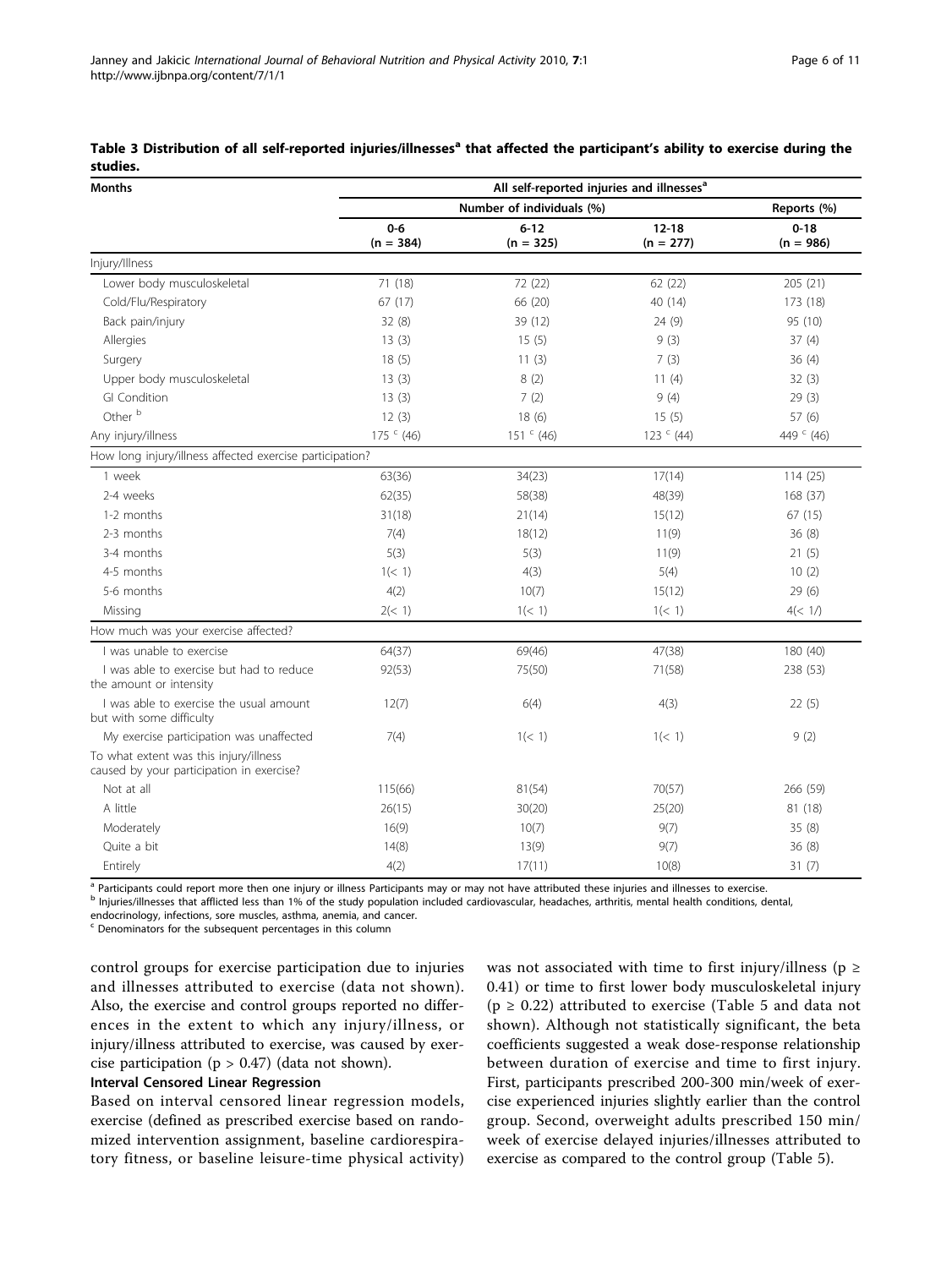|                                                                                     | Self-reported injuries and illnesses that were attributed to exercise by the participant <sup>a</sup> |                         |                          |                         |  |
|-------------------------------------------------------------------------------------|-------------------------------------------------------------------------------------------------------|-------------------------|--------------------------|-------------------------|--|
|                                                                                     | Number of individuals (%)                                                                             |                         |                          |                         |  |
| <b>Months</b>                                                                       | $0-6$<br>$(n = 384)$                                                                                  | $6 - 12$<br>$(n = 325)$ | $12 - 18$<br>$(n = 277)$ | $0 - 18$<br>$(n = 986)$ |  |
| Injury/Illness                                                                      |                                                                                                       |                         |                          |                         |  |
| Lower body musculoskeletal                                                          | 43 (11)                                                                                               | 47 (14)                 | 39 (14)                  | 129 (13)                |  |
| Cold/Flu/Respiratory                                                                | 13(3)                                                                                                 | 24(7)                   | 11(4)                    | 48 (5)                  |  |
| Back pain/injury                                                                    | 9(2)                                                                                                  | 16(5)                   | 12(4)                    | 37(4)                   |  |
| Allergies                                                                           | 7(2)                                                                                                  | 11(3)                   | 2 (< 1)                  | 20(2)                   |  |
| Surgery                                                                             | 3 (< 1)                                                                                               | 5(2)                    | 1 (< 1)                  | 9 (< 1)                 |  |
| Upper body musculoskeletal                                                          | 5(1)                                                                                                  | 5(2)                    | 4(1)                     | 14(1)                   |  |
| <b>GI Condition</b>                                                                 | 4(1)                                                                                                  | 2 (< 1)                 | 3(1)                     | 9 (< 1)                 |  |
| Other <sup>c</sup>                                                                  | 4(1)                                                                                                  | 7(2)                    | 2 (< 1)                  | 13(1)                   |  |
| Any injury/illness attributed to exercise                                           | 60 <sup>d</sup> (16)                                                                                  | 70 <sup>d</sup> (22)    | 53 <sup>d</sup> (19)     | 183 <sup>d</sup> (19)   |  |
| How long injury/illness affected exercise participation?                            |                                                                                                       |                         |                          |                         |  |
| 1 week                                                                              | 20(33)                                                                                                | 12(17)                  | 5(9)                     | 37 (20)                 |  |
| 2-4 weeks                                                                           | 17(28)                                                                                                | 24(34)                  | 24(45)                   | 65 (36)                 |  |
| 1-2 months                                                                          | 14(23)                                                                                                | 12(17)                  | 5(9)                     | 31(17)                  |  |
| 2-3 months                                                                          | 3(5)                                                                                                  | 9(13)                   | 7(13)                    | 19 (10)                 |  |
| 3-4 months                                                                          | 3(5)                                                                                                  | 4(6)                    | 3(6)                     | 10(5)                   |  |
| 4-5 months                                                                          | O(0)                                                                                                  | 2(3)                    | 3(6)                     | 5(3)                    |  |
| 5-6 months                                                                          | 2(3)                                                                                                  | 7(10)                   | 6(11)                    | 15(8)                   |  |
| Missing                                                                             | 1(< 1)                                                                                                | O(0)                    | O(0)                     | 1(< 1)                  |  |
| How much was your exercise affected?                                                |                                                                                                       |                         |                          |                         |  |
| I was unable to exercise                                                            | 21(35)                                                                                                | 30(43)                  | 14(26)                   | 65 (36)                 |  |
| I was able to exercise but had to reduce<br>the amount or intensity                 | 32(53)                                                                                                | 37(53)                  | 37(70)                   | 106 (58)                |  |
| I was able to exercise the usual amount<br>but with some difficulty                 | 6(10)                                                                                                 | 3(4)                    | 2(4)                     | 11(6)                   |  |
| My exercise participation was unaffected                                            | 1(2)                                                                                                  | O(0)                    | O(0)                     | 1 (< 1)                 |  |
| To what extent was this injury/illness<br>caused by your participation in exercise? |                                                                                                       |                         |                          |                         |  |
| Not at all                                                                          | 0(0)                                                                                                  | 0(0)                    | 0(0)                     | 0(0)                    |  |
| A little                                                                            | 26(43)                                                                                                | 30(43)                  | 25(47)                   | 81 (44)                 |  |
| Moderately                                                                          | 16(27)                                                                                                | 10(14)                  | 9(17)                    | 35 (19)                 |  |
| Quite a bit                                                                         | 14(23)                                                                                                | 13(19)                  | 9(17)                    | 36 (20)                 |  |
| Entirely                                                                            | 4(7)                                                                                                  | 17(24)                  | 10(19)                   | 31 (17)                 |  |

## <span id="page-6-0"></span>Table 4 Distribution of self-reported injuries/illnesses that the participant attributed to exercise and affected their ability to exercise during the studies.

a Participants could report more then one injury or illness. Only injuries and illnesses that the participant attributed to exercise (little, moderately, quite a bit, or entirely) are reported. Excluded from the table are injuries and illnesses that the participant's indicated were "not at all" caused by their participation in exercise.<br><sup>c</sup> Injuries/illnesses that afflicted less than 1% of

endocrinology, infections, sore muscles, asthma, anemia, and cancer.

<sup>d</sup> Denominators for the subsequent percentages in this column

Since no association was observed between the randomized exercise prescription, baseline cardiorespiratory fitness or baseline leisure-time physical activity and time to first injury, all participants in the exercise and control groups were used to study the role of BMI on time to first injury attributed to exercise. BMI at baseline was a significant predictor of time to first injury/illness and time to first lower body musculoskeletal injury attributed to exercise (Table [5](#page-7-0)). Participants with higher baseline BMIs were injured earlier than participants with lower baseline BMIs (injuries occurred approximately two weeks earlier for each unit increase in BMI). On average, obese participants were injured  $2.6 \pm 1.5$ months earlier than overweight participants for any injury or illness attributed to exercise. Similar results were obtained when the analyses were restricted to only participants randomized to an exercise program (data not shown). This association between BMI and injuries remained after controlling for prescribed exercise intervention and exercise duration, suggesting that baseline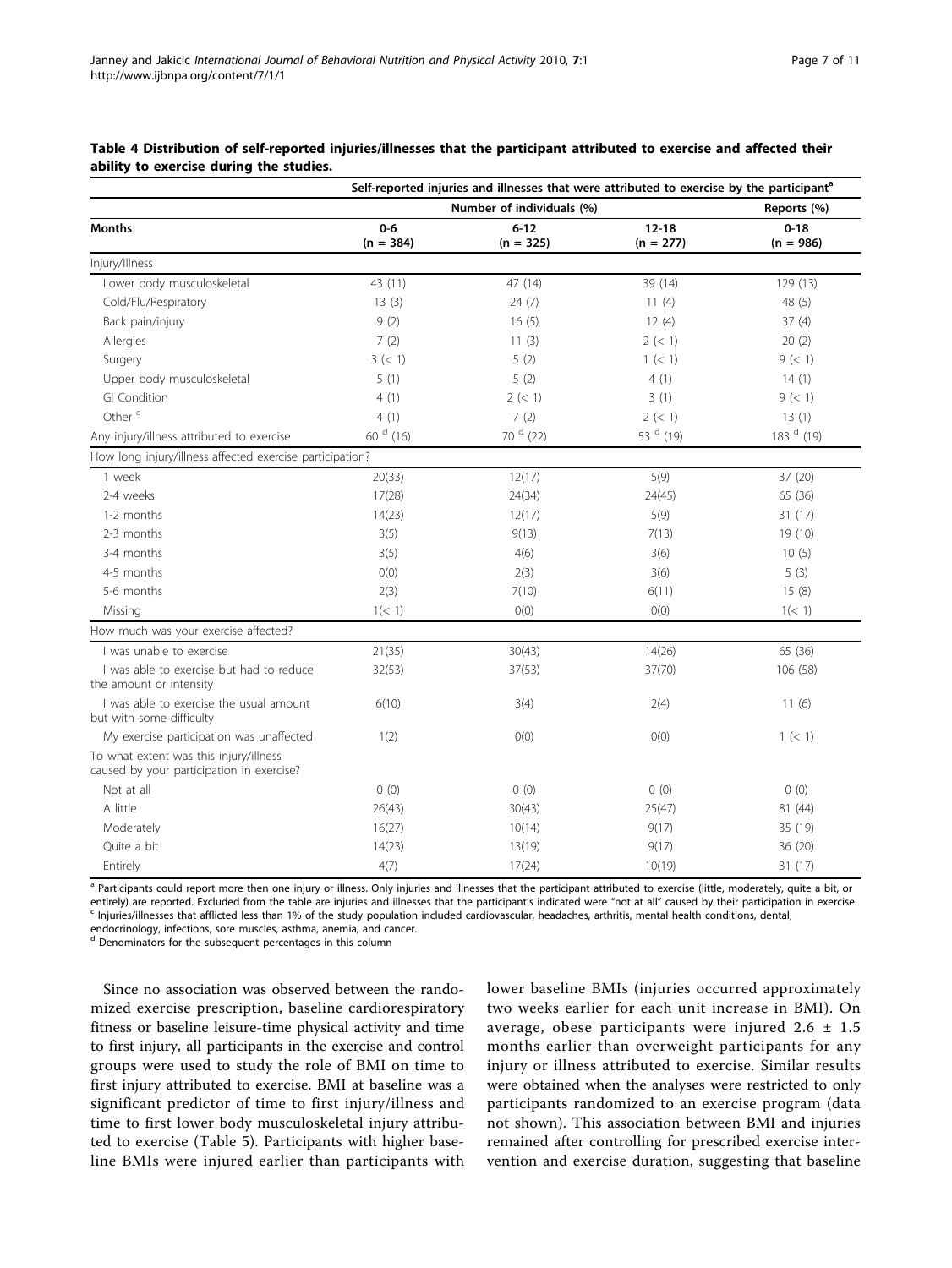| Independent variables<br>in censored linear<br>regression models | Self-reported Outcome (time in months)       |         |                                                             |         |  |
|------------------------------------------------------------------|----------------------------------------------|---------|-------------------------------------------------------------|---------|--|
|                                                                  | Any injury/illness attributed<br>to exercise |         | Lower body musculoskeletal injury<br>attributed to exercise |         |  |
|                                                                  | $\beta \pm SE$                               | p-value | $\beta \pm SE$                                              | p-value |  |
| Exercise Intervention <sup>a</sup>                               |                                              | 0.41    |                                                             | 0.51    |  |
| Control                                                          | Reference                                    |         | Reference                                                   |         |  |
| 150 minutes/week                                                 | 0.9(2.5)                                     |         | 0.4(2.9)                                                    |         |  |
| 200 minutes/week                                                 | $-2.3(2.0)$                                  |         | $-2.6(2.3)$                                                 |         |  |
| 300 minutes/week                                                 | $-1.8(2.3)$                                  |         | $-2.3(2.6)$                                                 |         |  |
| BMI (kg/m <sup>2</sup> ) at baseline $b$ , c                     | $-0.51(0.18)$                                | 0.005   | $-0.39(0.21)$                                               | 0.06    |  |

<span id="page-7-0"></span>

| Table 5 Beta coefficients and standard errors for time to first 1) injury/illness or 2) lower body musculoskeletal injury. |  |  |
|----------------------------------------------------------------------------------------------------------------------------|--|--|
|----------------------------------------------------------------------------------------------------------------------------|--|--|

 $a$  The  $\beta$  (SE) for the exercise (150, 200 or 300 minutes/week) versus the control group was -1.5 (1.9),  $p = 0.41$  for any injury/illness attributed to exercise and -1.9  $(2.2)$ ,  $p = 0.37$  for lower body musculoskeletal injury attributed to exercise.

<sup>b</sup> The  $\beta$  (SE) for obese (≥ 30 kg/m<sup>2</sup>) versus overweight (25-29.9 kg/m<sup>2</sup>) participants at baseline was -2.6 (1.5), p = 0.08 for any injury/illness attributed to exercise and -2.4 (1.7),  $p = 0.16$  for lower body musculoskeletal injury attributed to exercise.

<sup>c</sup> centered at 30

BMI was a significant contributor to the onset of injury/ illness regardless of whether or not participants were prescribed exercise as part of the intervention. Age, gender, race, waist circumference, and waist-to-hip ratio at baseline were not predictive of time to first injury/illness or time to first lower musculoskeletal injury attributed to exercise ( $p > 0.19$ ).

#### Longitudinal Analyses

No longitudinal association was observed between any injury/illness or lower body musculoskeletal injury and exercise regardless of the definition of exercise (prescribed intervention, cardiorespiratory fitness, or leisuretime physical activity) ( $p \ge 0.19$ , Table 6 and data not shown). Also, no longitudinal association was observed between exercise duration and any injury or lower body musculoskeletal injury attributed to exercise when the

analyses were restricted to overweight participants only ( $p \ge 0.32$ , data not shown). However, the risk of injury attributed to exercise was slightly elevated for overweight participants randomized to 300 min/wk of exercise compared to sedentary controls (OR [95% CI]  $=$ 1.55 [0.85, 2.81] for any injury/illness and 1.41 [0.70, 2.83] for lower body musculoskeletal injury attributed to exercise).

BMI was significantly associated with any injury/illness and lower body musculoskeletal injury attributed to exercise over time. The odds of any injury attributed to exercise increased 6-10% for each unit increase in BMI regardless of whether or not the participant was randomized to the exercise intervention or control groups. Similar results for BMI were obtained when analyses were restricted to only 1) participants randomized to an

| Independent variable in                     | Self-reported injury or illness attributed to exercise ( $0 =$ no, $1 =$ yes) at months 6, 12, and 18 |         |                            |         |  |  |
|---------------------------------------------|-------------------------------------------------------------------------------------------------------|---------|----------------------------|---------|--|--|
| longitudinal model                          | Any                                                                                                   |         | Lower body musculoskeletal |         |  |  |
|                                             | Odds ratio (95%CI)                                                                                    | p-value | Odds ratio (95%CI)         | p-value |  |  |
| Exercise Intervention <sup>a, b</sup>       |                                                                                                       | 0.59    |                            | 0.74    |  |  |
| Control                                     | Reference                                                                                             |         | Reference                  |         |  |  |
| 150 minutes/week                            | 1.09 (0.54,2.20)                                                                                      |         | 1.00(0.45, 2.22)           |         |  |  |
| 200 minutes/week                            | 1.18(0.66, 2.11)                                                                                      |         | 1.32 (0.69, 2.52)          |         |  |  |
| 300 minutes/week                            | 1.50 (0.81, 2.78)                                                                                     |         | 1.31 (0.64, 2.67)          |         |  |  |
| BMI (kg/m <sup>2</sup> ) <sup>c, d, e</sup> | 1.10(1.05, 1.16)                                                                                      | < 0.001 | 1.05(0.99, 1.12)           | 0.09    |  |  |
| Race <sup>a</sup>                           |                                                                                                       | 0.007   |                            | 0.01    |  |  |
| White                                       | Reference                                                                                             |         | Reference                  |         |  |  |
| <b>Black</b>                                | 0.44(0.25,0.75)                                                                                       |         | $0.46$ (0.13, 1.56)        |         |  |  |
| Other                                       | 0.56(0.21, 1.50)                                                                                      |         | 0.44(0.24, 0.80)           |         |  |  |

| Table 6 Odds ratio (95%CI) for either any injury/illness or lower body musculoskeletal injury attributed to exercise. |  |
|-----------------------------------------------------------------------------------------------------------------------|--|
|-----------------------------------------------------------------------------------------------------------------------|--|

<sup>a</sup> one-time covariate defined at baseline

b The OR (95% CI) for the exercise intervention (150, 200 or 300 minutes/week) versus the control group was 1.26 (0.74, 2.13), p = 0.40 for any injury/illness attributed to exercise and 1.24 (0.68, 2.25),  $p = 0.49$  for lower body musculoskeletal injury attributed to exercise.

 $\frac{1}{2}$  time-varying covariate defined at months 6, 12, and 18

<sup>d</sup> centered at 30

 $^{\rm e}$  Controlling for race and randomized exercise intervention, the odds of injury (95% CI) over time for overweight (BMI 25-29.9 kg/m<sup>2</sup>) and obese (BMI > 30 kg/  $m<sup>2</sup>$ ) participants were 1.65 (1.00, 2.70) and 1.89 (1.06, 3.33) for any injury and 1.53 (0.89, 2.63) and 1.28 (0.67, 2.47) for lower body musculoskeletal injury attributed to exercise, respectively, compared to participants who achieved BMIs < 25 kg/m<sup>2</sup>. .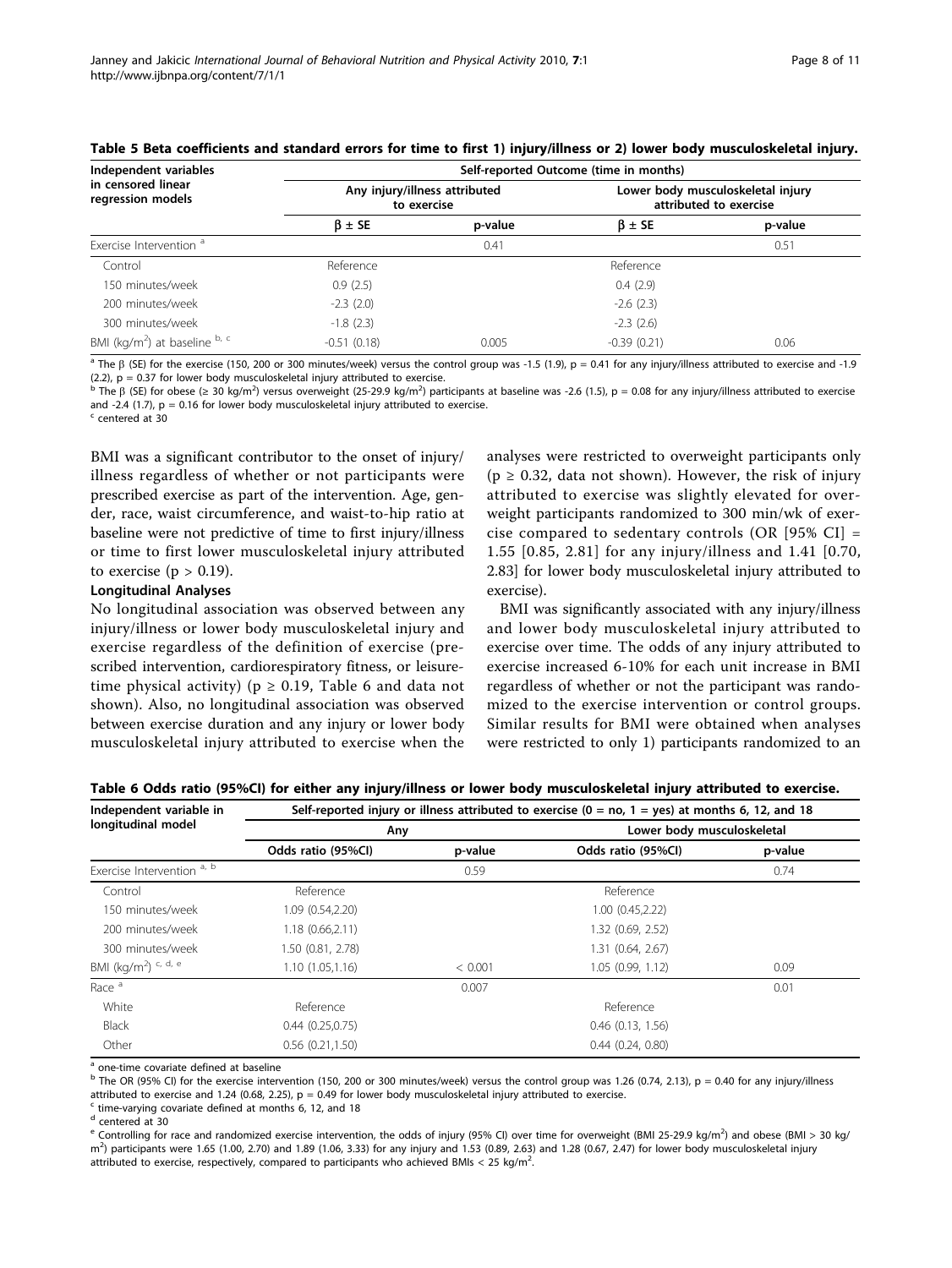exercise program (OR [95%CI] = 1.10 [1.04, 1.16] for any injury/illness and 1.05 [0.98, 1.12] for lower body musculoskeletal injuries attributed to exercise), and 2) obese participants randomized to 200 minutes/week at baseline (OR [95%CI] = 1.09 [1.03, 1.15] for any injury/ illness and OR [95%CI] = 1.03 [0.97, 1.10]) for lower body musculoskeletal injury attributed to exercise.

The pattern of any injury/illness or lower body musculoskeletal injury attributed to exercise did not vary by time (p ≥ 0.13), gender (p ≥ 0.13), or age (p ≥ 0.85). The odds of any injury/illness or lower body musculoskeletal injury tended to be lower for African Americans and other races than for whites ( $p = 0.09$ ). None of the interaction terms (months  $\times$  covariate or exercise  $\times$ BMI) were significant. In the final multivariate models, BMI and race remained significant predictors of any injury/illness and lower body musculoskeletal injuries attributed to exercise over time (Table [6](#page-7-0)). Overall, these findings suggested that lowering BMI may result in a corresponding reduction over time in the occurrence of injuries attributed to exercise in overweight and obese adults.

# **Discussion**

In this clinical trial of overweight and obese adults (baseline BMI between 25 and 39.9  $\text{kg/m}^2$ ), being randomized to an exercise program that emphasized walking posed no greater risk of injury/illness than being randomized to the control condition. These results indicate that sedentary overweight and obese adults within the age and BMI ranges of the study participants can be advised to initiate and maintain a moderate-intensity exercise program as part of their weight loss and health promotion efforts. This finding is important in that exercise has been shown to enhance long-term weight loss maintenance [[17,18\]](#page-10-0) and to reduce the risk of numerous chronic diseases independent of body weight [[5\]](#page-10-0).

Our findings are supported by the Lifestyle Interventions and Independence for Elders Pilot Study[[19\]](#page-10-0), in which older adults with an average BMI of 30 kg/ $m<sup>2</sup>$ were randomized into either a physical activity intervention that emphasized walking or a health education intervention. After one year, there was no difference in the number of participants experiencing a non-serious or serious adverse event between the two interventions. Another study reported few adverse events in a homebased walking program among high-risk cardiovascular male veterans with BMI > 28 kg/m<sup>2</sup> [[20](#page-10-0)]. Only one study has reported significantly more injuries in a high (exercise goal of 2500 kcal/wk) versus moderate (exercise goal of 1000 kcal/wk) physical activity intervention for overweight and obese adults in a weight loss study [[21\]](#page-10-0). The higher injury rate may be explained by the fact that the high physical activity group reported significantly greater heavy-intensity activities than the moderate physical activity group[[21\]](#page-10-0). Overall, these studies suggest that overweight and obese adults who walk or exercise at moderate intensity have no greater risk of injury than sedentary overweight or obese adults.

Indicating that body size rather than exercise per se had the greatest influence on both the onset and the pattern of injuries, the present study, to our knowledge, provides the first evidence that overweight and obese individuals can lower their ongoing risk of injury by reducing BMI. Due to the linear dose-response relationship between BMI and injury/illness, any weight loss and reduction in BMI is associated with a decrease risk of injury/illness and delay in time to injury/illness. Our findings suggest that the decrease risk of injury/illness is incremental with greater reductions in the risk of injury/illness with increasing weight loss and the corresponding decreasing BMI. It should be emphasized that these health benefits were observed even among overweight and obese adults that lost weight but did not achieve a BMI below 25 kg/m<sup>2</sup>.

Based on prospective data, these longitudinal findings extend previous cross-sectional studies of US households that found self-reported injuries [\[22\]](#page-10-0) and medically treated injuries [[2\]](#page-10-0) increased with increasing BMI. Participants with higher baseline BMIs were also injured earlier than were participants with lower baseline BMIs. Hootman et.al. observed this association between BMI and time to first injury in women ( $n = 609$ ) but not in men ( $n = 2481$ ) who regularly engaged in running, jogging, or walking for exercise: the women incurred an 8% increased risk of lower extremity injury for each unit increase in BMI [\[23](#page-10-0)]. Collectively, these studies suggest a linear dose-response relationship between BMI and injuries. In other words, any weight loss and reduction in BMI is associated with a decrease risk of injury/illness and delay in time to injury/illness.

In the present study, the dose-response relationships between BMI and injuries were not modified by the randomized exercise interventions: activity related injuries occurred among sedentary controls as well as in groups who were prescribed moderate-intensity exercise. This finding differs from previous cross-sectional studies which found that physical activity modified the doseresponse relationship between BMI and injuries by reducing risk of injuries among overweight and obese adults [[2,22](#page-10-0)]. In the present study, it is unlikely that the increase risk of injury or illness with BMI can be attributed to prior exercise experience; participants were sedentary at baseline, excluded if predisposed to exercise related injuries or reported bone or joint problems at screening, and randomized to the prescribed exercise intervention in the present study.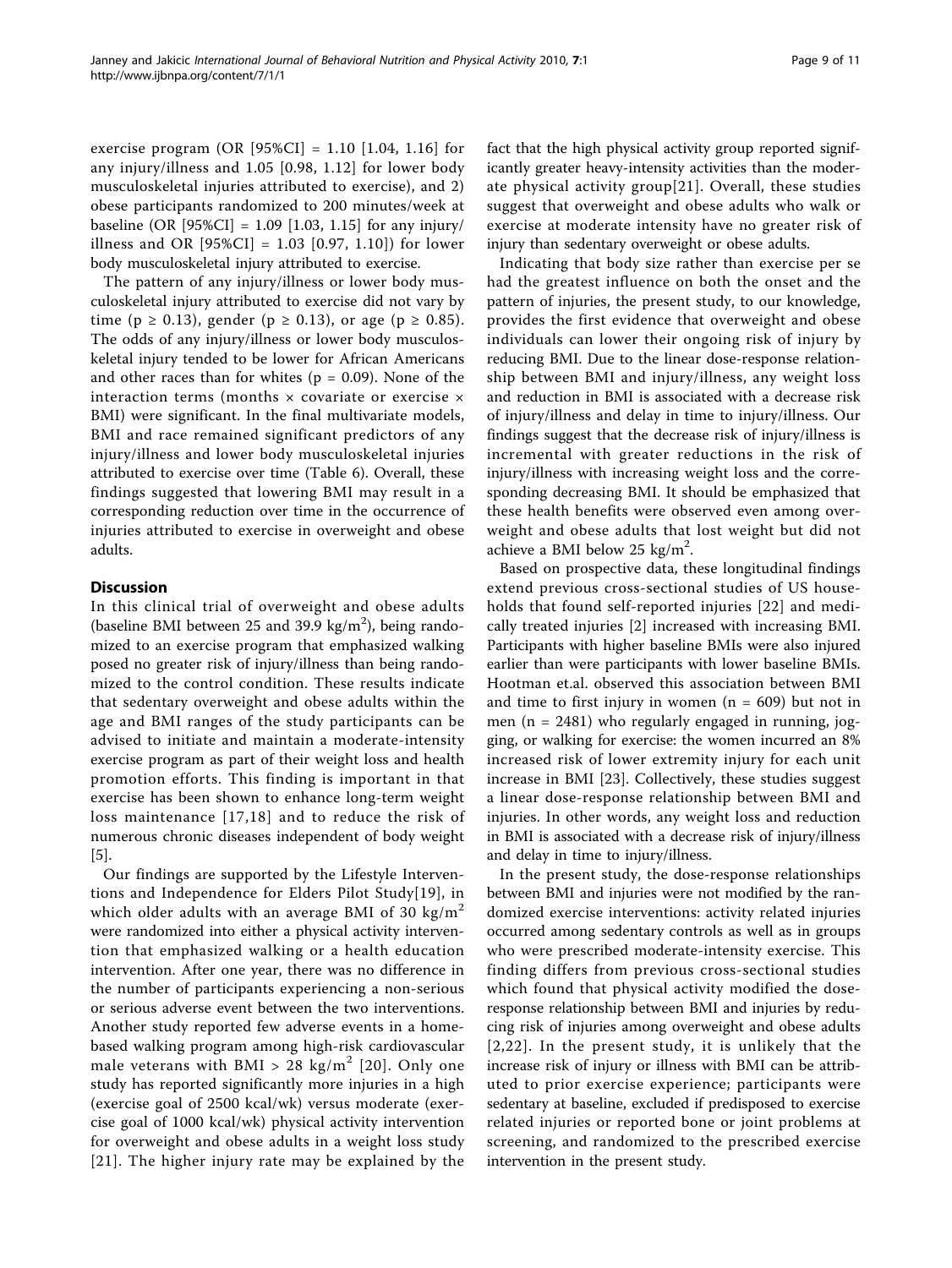Although no association was observed between exercise and injury/illness, participants randomized to the exercise intervention did experience injuries that affected their ability to exercise. Incorporation of strengthening and/or flexibility exercises for the knees and back into an exercise program that emphasizes brisk walking may delay or prevent the most commonly reported injuries (lower-body musculoskeletal and back injuries/pain). Our findings also suggest that recovery from an injury/illness may be shorter for an overweight or obese adult randomized to an exercise intervention

than for a sedentary overweight or obese adult.

In the present study, African Americans tended to suffer fewer injuries over time than whites. Although speculative, racial differences in body composition may explain this finding. Greater bone mineral density[[24](#page-10-0),[25](#page-10-0)] and skeletal muscle mass[[25\]](#page-10-0) of African Americans compared to whites may be protective against injuries. African Americans have also been shown to have lower adiposity than whites for the same BMI [[26](#page-10-0)]. If adiposity increases the risk of injury then whites would exhibit a higher risk of injury than African Americans as observed in this study. Additional research is warranted not only to confirm our findings but also to investigate the possible mechanisms of racial differences in injuries for overweight and obese adults.

There are several limitations with respect to data collection in this study. First, injury and illness data were collected at six month intervals instead of on an ongoing basis. Underreporting of injuries/illnesses due to recall bias may have occurred. Recent injuries/illnesses may be more readily remembered than those occurring further in the past; more severe injuries or those of longer duration might be better reported than minor injuries or those of short duration. Second, if a participant listed more than one injury or illness, we were not able to distinguish the impact of exercise on each injury. For example, a participant reported two injuries and indicated to what extent the injuries/illnesses were caused by exercise (not at all, a little, moderately, quite a bit, entirely). If the participant checked "moderately," that category would be applied to both injuries even if one was "not at all" caused by exercise (flu/cold/respiratory). This misclassification may explain why allergies, cold/flu/respiratory illness, and GI conditions were attributed to exercise (Table [3\)](#page-5-0); Table [3](#page-5-0) may thus underestimate specific injuries/illnesses not attributed to exercise and overestimate specific injuries/illnesses attributed to exercise. This misclassification may also have occurred in the lower body musculoskeletal injury but not in the any injury/illness analyses. Similar to the cause of injury, only total recovery time for all the injuries was available and not for each injury reported.

It should also be noted that the sedentary control group did receive a minimal intervention that encouraged exercise and healthy habits. During the 18-month intervention, the sedentary control group increased its leisure-time physical activity and cardiorespiratory fitness but the changes were less than those observed in the exercise intervention groups. This increase in physical activity or fitness levels in the control group may have biased the exercise results toward the null hypothesis.

Despite these limitations, the present study is the first to report the frequency and nature of injuries in a relatively large sample of overweight or obese adults enrolled in a weight loss or weight gain prevention study that emphasized walking for exercise. Enrollment of overweight as well as obese participants allowed the investigation of the influence of BMI on injuries/illnesses. In addition, the inclusion of a control group that did not receive a prescribed exercise intervention permitted the investigation of the causal relationship between exercise and injuries/illnesses.

# Conclusions

Consistently, regular exercise has been a component of successful long-term weight loss [[17\]](#page-10-0). Although injuries are one of the perceived barriers to physical activity in individuals who never walk[\[27](#page-10-0)] and one of the primary reasons for exercise relapse[[28\]](#page-10-0), this study demonstrated a relatively low injury rate (1.8% per month) among overweight and obese individuals enrolled in an intervention program that emphasized a progressive increase in moderate intensity exercise. While there was no evidence that the exercise per se contributed to injury/illness, BMI contributed to the reported onset of first injury/illness in overweight and obese adults. The pattern of injuries/illnesses over time exhibited a linear dose-response relationship with more injuries/illnesses reported among adults with greater BMI. Any weight loss and corresponding reduction in BMI was found to be associated with a decrease risk of injury/illness and delay in time to injury/illness. Further research is warranted to determine if 1) weight loss in sedentary overweight and obese adults prior to initiating a moderate intensity exercise program reduces the risk of injury/illness compared to those who initiate a weight loss and exercise program simultaneously, 2) sedentary overweight and obese adults prone to injury due to exercise can reduce their risk of injury/illness by reducing their BMI prior to initiating and maintaining a moderate intensity exercise program, and 3) risk of injury/illness and exercise differs between obese adults with BMIs above 39.9 kg/ $m^2$  and overweight and obese adults with BMI's between 25 and 39.9 kg/ $m^2$  as reported in the present study.